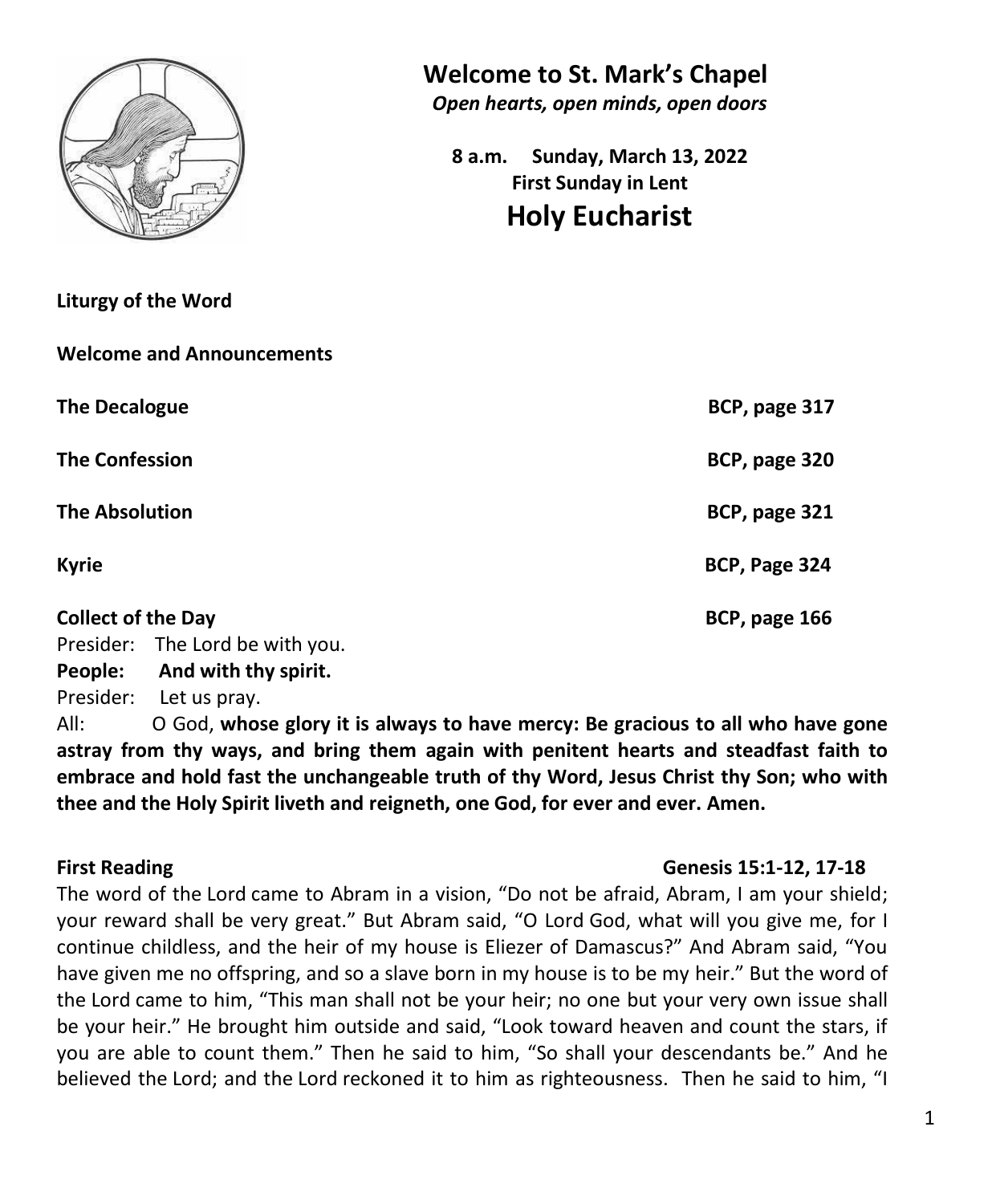am the Lord who brought you from Ur of the Chaldeans, to give you this land to possess." But he said, "O Lord God, how am I to know that I shall possess it?" He said to him, "Bring me a heifer three years old, a female goat three years old, a ram three years old, a turtledove, and a young pigeon." He brought him all these and cut them in two, laying each half over against the other; but he did not cut the birds in two. And when birds of prey came down on the carcasses, Abram drove them away. As the sun was going down, a deep sleep fell upon Abram, and a deep and terrifying darkness descended upon him. When the sun had gone down and it was dark, a smoking fire pot and a flaming torch passed between these pieces. On that day the Lord made a covenant with Abram, saying, "To your descendants I give this land, from the river of Egypt to the great river, the river Euphrates."

Reader: The Word of the Lord. **People: Thanks be to God.**

### **Psalm 27** *Dominus illuminatio* **BCP, Page 617**

- 1 The LORD is my light and my salvation; whom then shall I fear? \* the LORD is the strength of my life; of whom then shall I be afraid?
- 2 When evildoers came upon me to eat up my flesh, \* it was they, my foes and my adversaries, who stumbled and fell.
- 3 Though an army should encamp against me, \* yet my heart shall not be afraid;
- 4 And though war should rise up against me, \* yet will I put my trust in him.
- 5 One thing have I asked of the LORD; one thing I seek; \* that I may dwell in the house of the LORD all the days of my life;
- 6 To behold the fair beauty of the LORD \* and to seek him in his temple.
- 7 For in the day of trouble he shall keep me safe in his shelter; \* he shall hide me in the secrecy of his dwelling and set me high upon a rock.
- 8 Even now he lifts up my head \*
	- above my enemies round about me.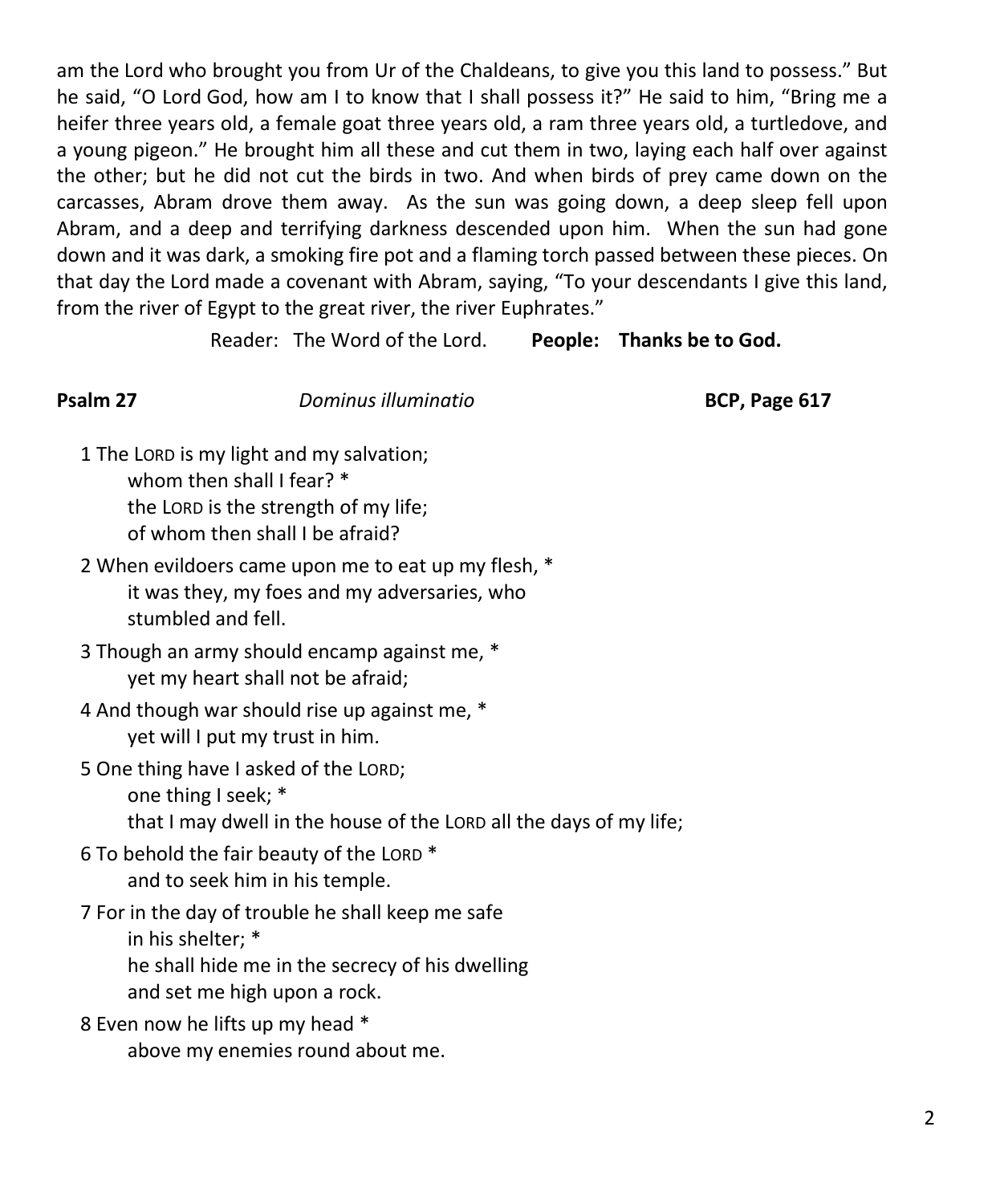- 9 Therefore I will offer in his dwelling an oblation with sounds of great gladness; \* I will sing and make music to the LORD.
- 10 Hearken to my voice, O LORD, when I call; \* have mercy on me and answer me.
- 11 You speak in my heart and say, "Seek my face." \* Your face, LORD, will I seek.
- 12 Hide not your face from me, \* nor turn away your servant in displeasure.
- 13 You have been my helper; cast me not away; \* do not forsake me, O God of my salvation.
- 14 Though my father and my mother forsake me, \* the LORD will sustain me.
- 15 Show me your way, O LORD; \* lead me on a level path, because of my enemies.
- 16 Deliver me not into the hand of my adversaries, \* for false witnesses have risen up against me, and also those who speak malice.
- 17 What if I had not believed that I should see the goodness of the LORD \* in the land of the living!
- 18 O tarry and await the LORD's pleasure; be strong, and he shall comfort your heart; \* wait patiently for the LORD.

# Second Reading **Philippians 3:17-4:1**

Brothers and sisters, join in imitating me, and observe those who live according to the example you have in us. For many live as enemies of the cross of Christ; I have often told you of them, and now I tell you even with tears. Their end is destruction; their god is the belly; and their glory is in their shame; their minds are set on earthly things. But our citizenship is in heaven, and it is from there that we are expecting a Savior, the Lord Jesus Christ. He will transform the body of our humiliation that it may be conformed to the body of his glory, by the power that also enables him to make all things subject to himself. Therefore, my brothers and sisters, whom I love and long for, my joy and crown, stand firm in the Lord in this way, my beloved.

Reader: The Word of the Lord. **People: Thanks be to God.**